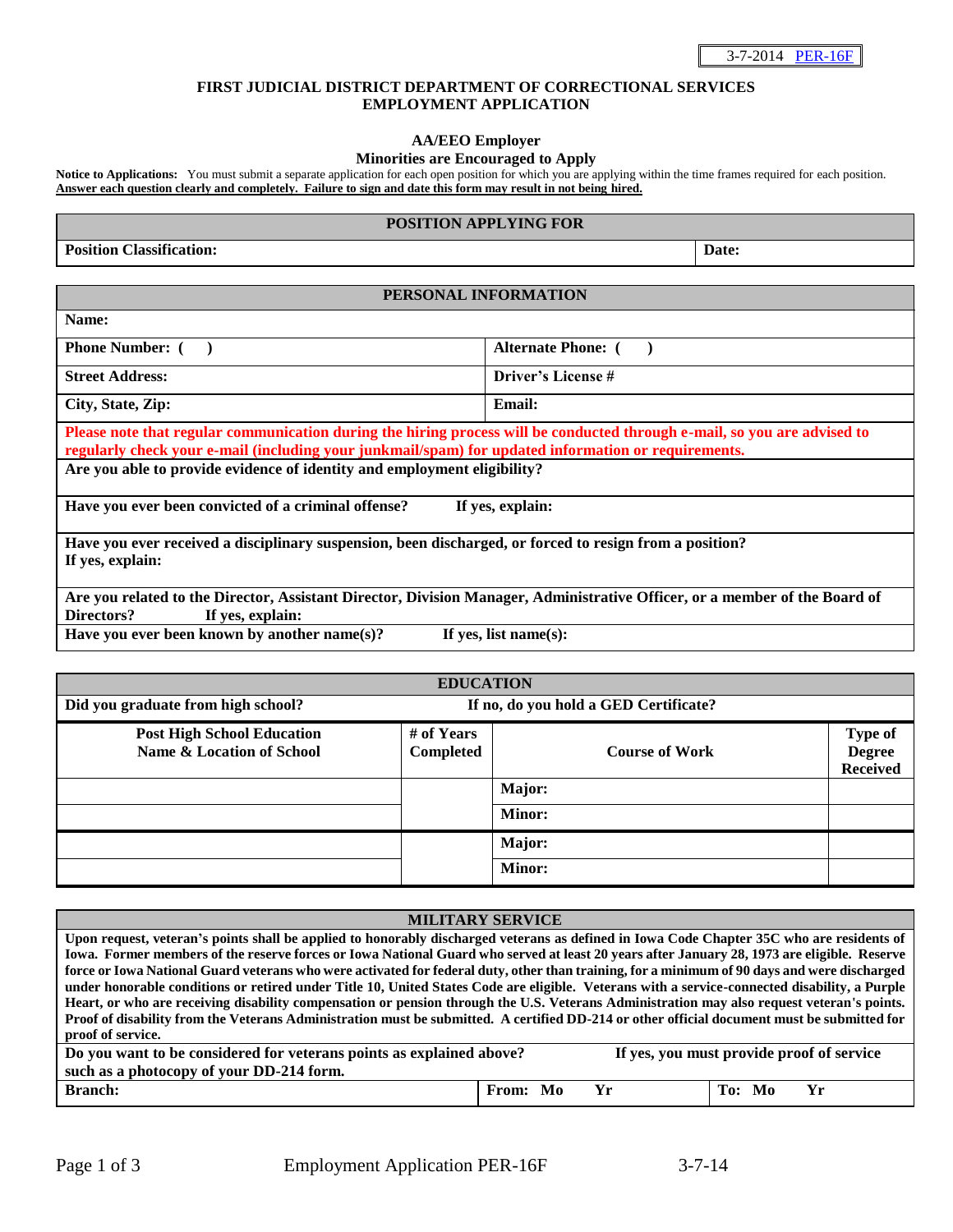# **FOREIGN LANGUAGE**

**Job Duties:** 

**Address: City/State/Zip:** 

**Job Duties:** 

| <b>Employer:</b>                   |                                           | <b>Job Title:</b> |                       |  |                                |      |  |  |  |
|------------------------------------|-------------------------------------------|-------------------|-----------------------|--|--------------------------------|------|--|--|--|
| <b>Address:</b><br>City/State/Zip: |                                           |                   | From: Mo<br>Yr        |  | To: Mo                         | - Yr |  |  |  |
| Supervisor:                        |                                           |                   | <b>Annual Salary:</b> |  | <b>Average Hours Per Week:</b> |      |  |  |  |
| <b>Phone:</b>                      | <b>Reason For Leaving:</b>                |                   |                       |  |                                |      |  |  |  |
| <b>Job Duties:</b>                 |                                           |                   |                       |  |                                |      |  |  |  |
|                                    |                                           |                   |                       |  |                                |      |  |  |  |
|                                    | <b>INTERN AND/OR VOLUNTEER EXPERIENCE</b> |                   |                       |  |                                |      |  |  |  |
| $F_{\text{mnlavare}}$              |                                           |                   | Supervisor.           |  |                                |      |  |  |  |

**Supervisor:** Annual Salary: **Annual Salary:** Average Hours Per Week:

| <b>INTERN AND/OR VOLUNTEER EXPERIENCE</b> |                              |                |                     |  |  |
|-------------------------------------------|------------------------------|----------------|---------------------|--|--|
| <b>Employer:</b>                          |                              | Supervisor:    |                     |  |  |
| <b>Address:</b><br>City/State/Zip:        |                              | From: Mo<br>Yr | To: Mo<br>- Yr      |  |  |
| <b>Phone:</b> (                           | <b>Intern or Volunteer?:</b> |                | <b>Total Hours:</b> |  |  |
| Clille Loorpod.                           |                              |                |                     |  |  |

**Skills Learned:** 

From: Mo Yr | To: Mo Yr

**Language: How Fluent Are You?:** 

# **PRESENT SKILLS List any skills, special training, licenses, certifications, or registrations you hold that would apply to this position:**

**Phone:** ( ) Reason For Leaving:

**Phone:** ( ) **Reason For Leaving:** 

**Employer: Job Title:** 

| (List most recent employment first - attach additional pages as necessary) |  |                            |                                |  |  |
|----------------------------------------------------------------------------|--|----------------------------|--------------------------------|--|--|
| <b>Employer:</b>                                                           |  | <b>Job Title:</b>          |                                |  |  |
| <b>Address:</b><br>City/State/Zip:                                         |  | Yr<br>From: Mo             | To: Mo<br>Yr                   |  |  |
| Supervisor:                                                                |  | <b>Annual Salary:</b>      | <b>Average Hours Per Week:</b> |  |  |
| <b>Phone:</b>                                                              |  | <b>Reason For Leaving:</b> |                                |  |  |
| <b>Job Duties:</b>                                                         |  |                            |                                |  |  |
| <b>Employer:</b>                                                           |  | <b>Job Title:</b>          |                                |  |  |
| <b>Address:</b><br>City/State/Zip:                                         |  | Yr<br>From: Mo             | To: Mo<br><b>Yr</b>            |  |  |
| Supervisor:                                                                |  | <b>Annual Salary:</b>      | <b>Average Hours Per Week:</b> |  |  |

**EMPLOYMENT HISTORY**